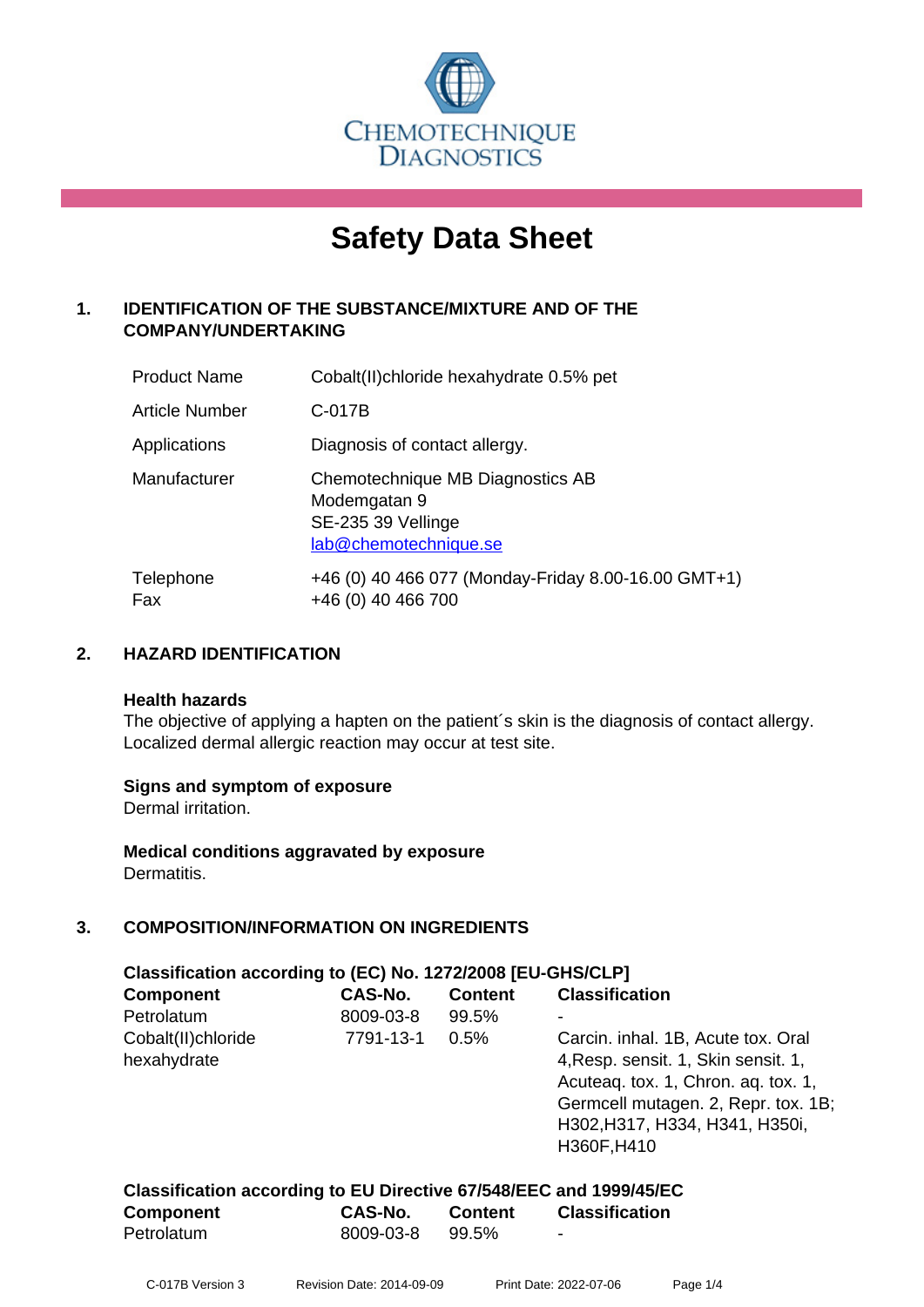#### **4. FIRST AID MEASURES**

**Emergency and first aid procedures** Obtain medical attention.

#### **5. FIRE-FIGHTING MEASURES\***

#### **Suitable extinguish media**

CO2, powder or water spray. Fight larger fires with water spray or alcohol resistant foam.

**For safety reasons unsuitable extinguishing agents** Water with full jet.

**Special protective equipment for fire-fighters** Wear self-contained respiratory protective device. Wear fully protective suit.

\*Data is shown for petrolatum only

#### **6. ACCIDENTAL RELEASES MEASURES**

**Steps to be taken if material is released or spilled** Contain and place in a closed container.

#### **7. HANDLING AND STORAGE**

**Precautions to be taken in handling and storage** Store dark at 5-8°C. Avoid extended exposure to light. FOR EXTERNAL USE ONLY.

#### **8. EXPOSURE CONTROLS/PERSONAL PROTECTION**

**Respiratory protection** Not required.

**Ventilation** Local exhaust.

## **Protective gloves**

Disposal gloves.

**Eye protection** Not required with normal use.

#### **Work/Hygienic practices**

Wash hands after each use.

#### **9. PHYSICAL AND CHEMICAL PROPERTIES**

Appearance Pink Semi-solid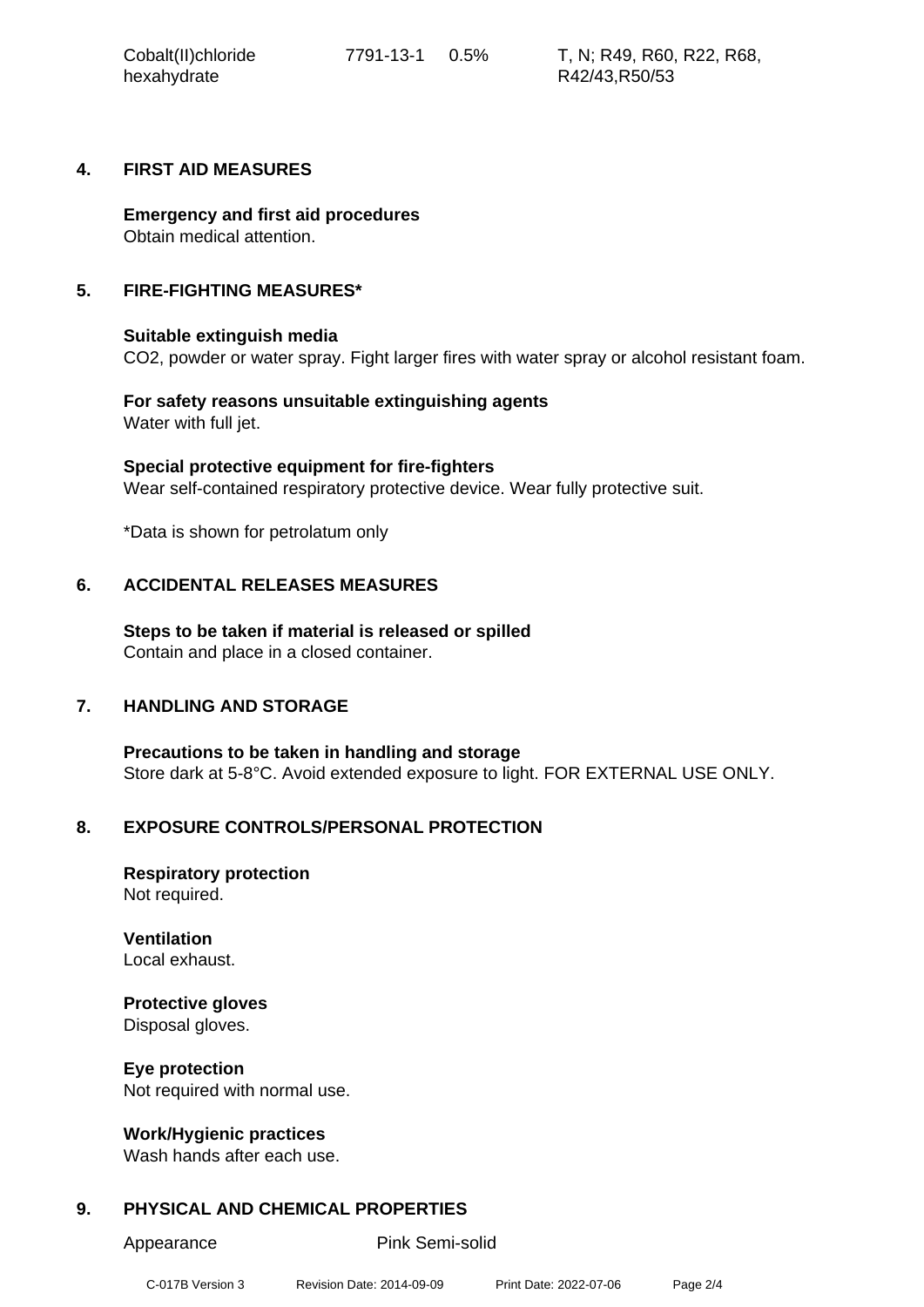| Odour                          | <b>Odourless</b>                              |
|--------------------------------|-----------------------------------------------|
| Melting point*                 | $50-55$ °C                                    |
| Boiling point*                 | No data available                             |
| Flash point*                   | $>100^{\circ}$ C                              |
| Self ignition*                 | Product does not self ignite.                 |
| Danger of explosion*           | Product does not present an explosion hazard. |
| Density*                       | No data available.                            |
| Solubility in/Miscibility with | Insoluble                                     |
| Water*                         |                                               |

\*Data is shown for petrolatum only

### **10. STABILITY AND REACTIVITY**

### **Incompability**

May react with strong oxidizing agents.

### **Stability**

Stable at recommended storage conditions.

### **Hazardous byproducts**

Combustion may generate CO, CO2 and other oxides.

### **Hazardous polymerization**

Will not occur.

### **11. TOXICOLOGICAL INFORMATION**

No data available.

### **12. ECOLOGICAL INFORMATION**

No data available.

### **13. DISPOSAL CONSIDERATIONS**

### **Waste disposal method**

Comply with federal, state/provincial and local regulation.

### **14. TRANSPORT INFORMATION**

Not dangerous goods.

### **15. REGULATORY INFORMATION**

The classification is according to the latest editions of the EU lists, and extended by company and literature data.

### **16. OTHER INFORMATION**

### **Text of H-statements and R-phrases mentioned in Section 3**